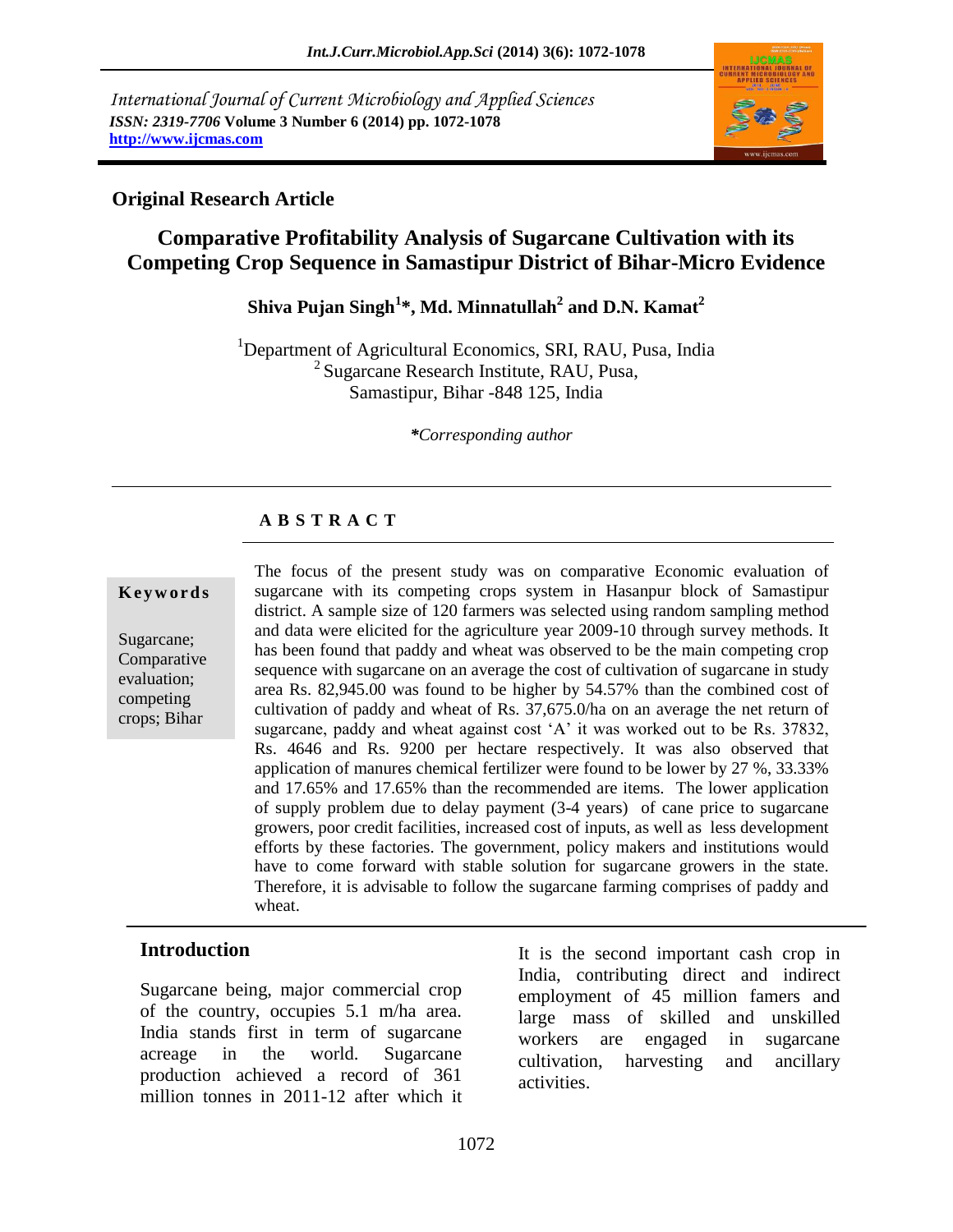Bihar was once reckoned as second largest sugarcane producing state but it has lost its traditional position to perinsular states. In Bihar sugarcane was cultivated in about 2.52 lakh hectare with a production of 143.65 lakh tonnes during 2010-11.

Sugarcane cultivated in almost district of Bihar. Further, West Champaran (46.57%), East Champaran (16.43%) Gopalganj (9.86%), Sitamarhi (5.56%), Muzaffarpur (3.08%), Begusarai (2.50%) and Samastipur (2.26%) are known as major districts which accounted for larger percentage of total area under sugarcane in the state sugarcane has dominated the farming systems in this region for a long time. Therefore to explore the possibility of raising farm production and farm income in this region, there is need to understand the comparative profitability analysis of sugarcane cultivation with its competing crop sequence. The present study was carried out with the following specific objectives include to find out cost of cultivation both the case of sugarcane and competing crops. To work out comparative profit/loss analysis in both the case. And also to study the adoption of recommended packages of practices for sugarcane by the different group of famers.

# **Materials and Methods**

For the present study, Hasanpur block of Samastipur district of Northern Bihar was purposively selected. As it was one of the major sugarcane growing district in the state. Sugarcane was grown as a major field crop by majority of the farmers for selection of households different strata were drawn based on the prevailing farm enterprises.

The house holds of small  $(< 2ha$ ) medium  $(2-4)$  ha) and large  $(> 4)$  ha) groups were selected random by for survey and six villages having maximum sugarcane area were selected for making a cluster and 20 farmers were chosen random from each village thus totaling the sample size of 120.

The cost concept (CACP) were used in estimating costs and returns cost concepts: cost A" It includes planting cost, manures and fertilizers, post planting expenses, harvesting and transportation and Interest on working capital etc.

# **Results and Discussion**

Results on cost and returns structure revealed that the total cost of cultivation per hectare was found to be Rs. 82945.00 higher by 54.57 percentage than the combined cost of cultivation of paddy and wheat of Rs. 37675.00 per hectare. Size group wise revealed that cost of cultivation was higher on group – III Rs. 97915 /ha as compared to group – II and group –I farmers Rs. 78188/ha and Rs. 72731/ha respectively (Table –I). This may be attributed to used of more labour by small farmers.

The comparative study of economics of sugarcane and its complting crops ( Paddy – Wheat) among the different grops the farmers belonging to group –II and I, farmers owing to be the fact the farmesr belonging to lower land holding size paid more attention forward farming. The cost structure revealed that highest investment incurred on planting, owing to land preparation followed by harvesting, transportation, manure & fertilizers in case of all the groups.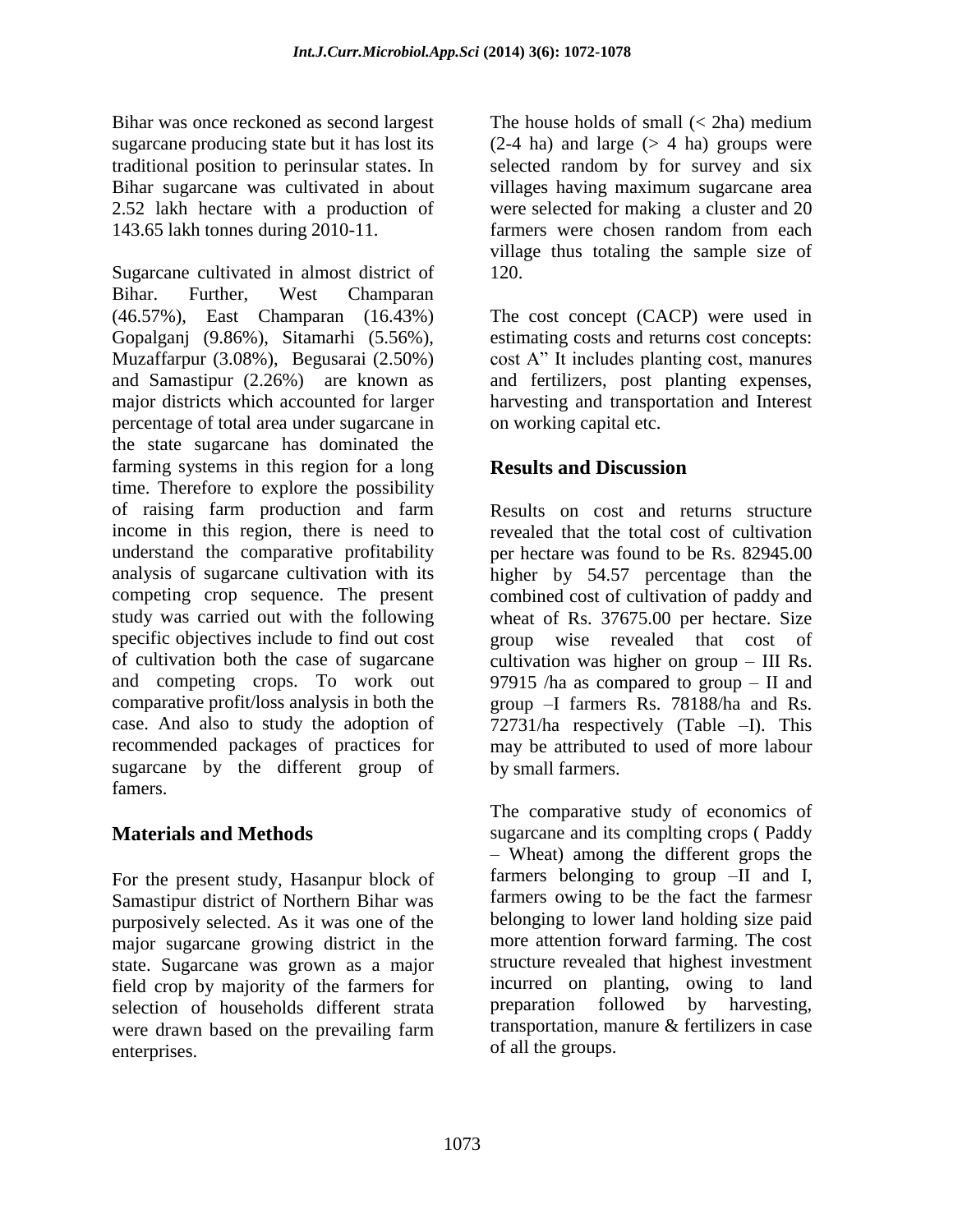**Table.1** Cost structure of sugarcane cultivation Vs other competing crops (Group wise)

(Rs/ha)

| <b>Crops</b> | <b>Groups</b> of<br>farmers | <b>Planting</b><br>cost | <b>Manures</b><br>and<br>fertilizers | <b>Post</b><br>planning<br>expenses | <b>Harvesting</b><br>and<br>transportation | <b>Interest on</b><br>working | <b>Total cost</b><br>(Rs.) | Yield $(q)$ |  |
|--------------|-----------------------------|-------------------------|--------------------------------------|-------------------------------------|--------------------------------------------|-------------------------------|----------------------------|-------------|--|
| Sugarcane    | $\mathbf I$                 | 32596<br>(44.82)        | 12686                                | 6799                                | 14038                                      | 6612                          | 72731                      | 545         |  |
|              |                             |                         | (14.44)                              | (9.35)                              | (19.30)                                    | (9.09)                        | (100)                      |             |  |
|              | $\rm II$                    | 35573                   | 13416                                | 7361                                | 14738                                      | 7100                          | 78188                      | 642         |  |
|              |                             | (45.50)                 | (17.16)                              | (9.41)                              |                                            | (9.08)                        | (100)                      |             |  |
|              | $\rm III$                   | 42910<br>(54.88)        | 20451<br>(26.15)                     | 9243<br>(9.43)                      | 16137<br>(16.48)                           | 8874<br>(9.06)                | 97915<br>(100)             | 720         |  |
|              |                             | 37026                   | 15518.0                              | 7801                                | 14971                                      | 7529                          | 82945.0                    |             |  |
|              | $\mathbf{A}\mathbf{V}$      | (44.64)                 | (18.71)                              | (9.41)                              | (18.04)                                    | (9.07)                        | (100)                      | 636         |  |
| Paddy        |                             | 7485                    | 3482                                 | 4446                                | 3407                                       | 1882                          | 20702                      | 31          |  |
|              | $\bf I$                     | (36.15)                 | (16.82)                              | (21.48)                             | (16.45)                                    | (9.09)                        | (100)                      |             |  |
|              |                             | 6581                    | 3559                                 | 4272                                | 3585                                       | 1799                          | 19796                      | 30          |  |
|              | $\mathbf{I}$                | (33.24)                 | (17.98)                              | (21.58)                             | (18.10)                                    | (9.08)                        | (100)                      |             |  |
|              |                             | 6289                    | 3969                                 | 4660                                | 3231                                       | 1814                          | 19963                      |             |  |
|              | $\rm III$                   | (31.50)                 | (19.88)                              | (23.34)                             | (16.18)                                    | 9.08()                        | (100)                      | 32          |  |
|              | AV                          | 6785                    | 3610                                 | 4459                                | 3408                                       | 1832                          | 20155                      | 31          |  |
|              |                             | (33.66)                 | (17.91)                              | (16.18)                             | (16.91)                                    | (9.09)                        | (100)                      |             |  |
| Wheat        | $\mathbf I$                 | 5439                    | 3459                                 | 2107                                | 4736                                       | 1574                          | 17315                      | 29          |  |
|              |                             | (31.41)                 | (19.98)                              | (12.17)                             | (27.35)                                    | (9.09)                        | (100)                      |             |  |
|              | $\mathbf{I}$                | 5678                    | 3332                                 | 2381                                | 4522                                       | 1591                          | 17504                      | 32          |  |
|              |                             | (32.44)                 | (19.03)                              | (13.60)                             | (25.83)                                    | (9.08)                        | (100)                      |             |  |
|              | $\rm III$                   | 5235                    | 3356                                 | 2715                                | 4823                                       | 1613                          | 17742                      | 31          |  |
|              |                             | (29.51)                 | (18.92)                              | (15.30)                             | (27.18)                                    | (9.09)                        | (100)                      |             |  |
|              |                             | 5451                    | 3382                                 | 2401                                | 14081                                      | 1593                          | 17520                      | 31          |  |
|              | $\mathbf{A}\mathbf{V}$      | (31.11)                 | (19.30)                              | (13.70)                             | (8037)                                     | (9.09)                        | (100)                      |             |  |

Note: Figures in parenthesis indicate percentage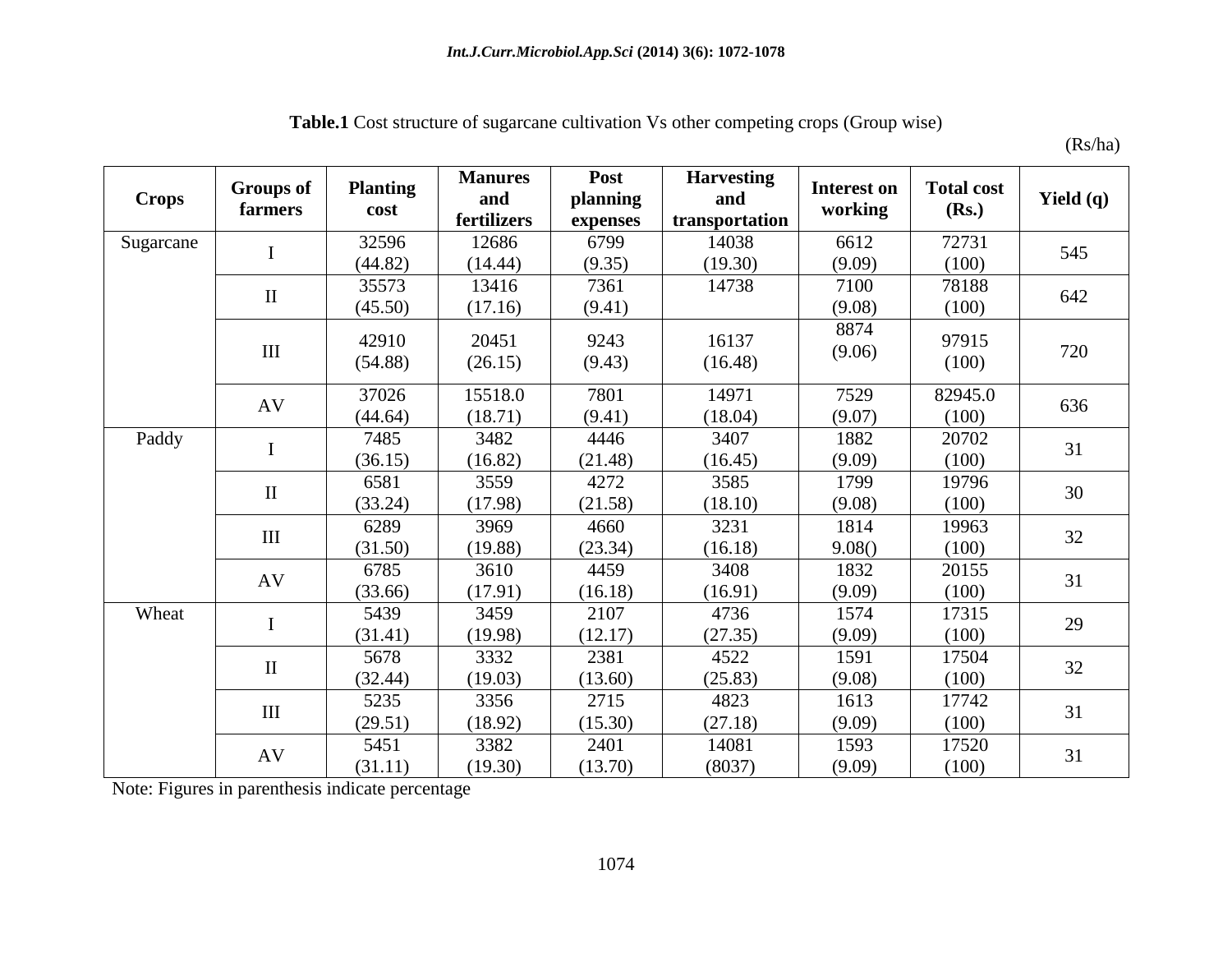| SI.            | <b>Items</b>                                           | <b>Sugarcane</b> |            | Paddy     |         |          | Wheat       |         |          | Paddy + Wheat |         |          |             |
|----------------|--------------------------------------------------------|------------------|------------|-----------|---------|----------|-------------|---------|----------|---------------|---------|----------|-------------|
| No.            |                                                        | <b>Group-I</b>   | $Group-II$ | Group-III | Group-I | Group-II | Group-<br>Ш | Group-I | Group-II | Group-<br>Ш   | Group-I | Group-II | Group-<br>Ш |
|                | of<br>cultivation<br>Cost<br>(A)                       | 72731            | 78188      | 97915     | 20702   | 19796    | 19963       | 17315   | 17504    | 17742         | 38017   | 37300    | 37705       |
| $\overline{2}$ | Average yield (q/ha)                                   | 545              | 642        | 720       | 31      | 30       | 32          | 29      | 32       | 31            | 60      | 61       | 63          |
| 3              | Gross return (Rs./ha)                                  | 103550           | 121980     | 136800    | 24800   | 24000    | 25600       | 28420   | 31360    | 30380         | 53220   | 55360    | 55980       |
| $\overline{4}$ | Net return $(Rs/ha)$                                   | 30819            | 43792      | 38885     | 4098    | 4204     | 5637        | 1105    | 13856    | 12638         | 15203   | 18060    | 18275       |
| 5              | of<br>production<br>Cost<br>(Rs./q)                    | 134.0            | 122.0      | 136.0     | 668.0   | 659.86   | 623.84      | 597.06  | 547.0    | 572.32        | 633.61  | 611.47   | 598.49      |
| 6              | Net return per rupees<br>(B:C)<br>investment<br>ratio) | 1.42             | 1.56       | 1.40      | 1.20    | 1.21     | 1.28        | 1.64    | 1.79     | 1.71          | 1.40    | 1.48     | 1.49        |

## **Table.2** Land holding size, group wise economics of sugarcane cultivation

Note: Land holding size group of farmers

Group – I Farmers holding (4 ha and above)

Group – II farmers holding (2-4 ha)

Group – III famers holding  $\left($  < 2 ha)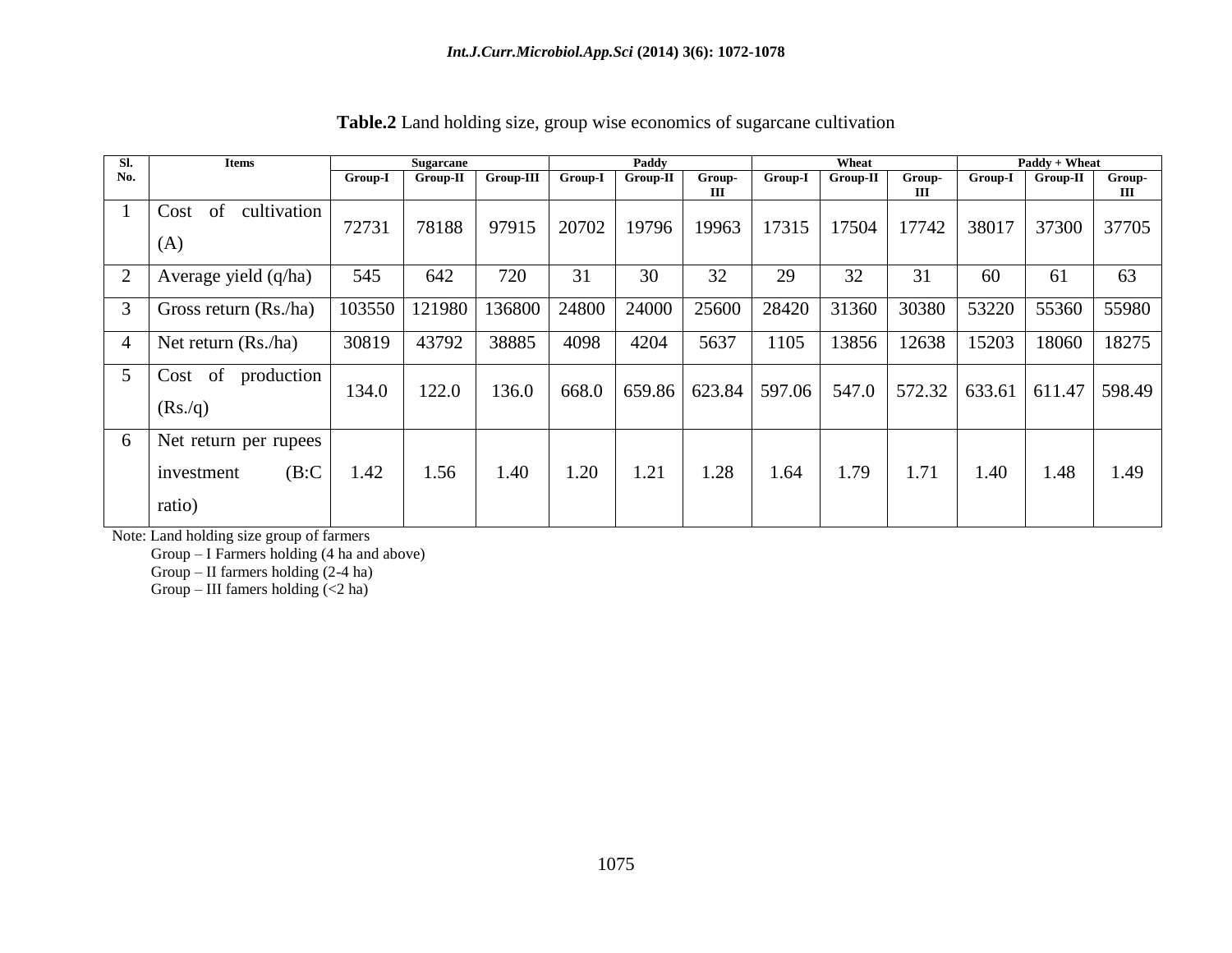**Table.3** Average comparative economics of sugarcane and completing crops sequences

(Rs./ha)

| SI.            | <b>Items</b>                                        | <b>Sugarcane</b> | Paddy          | Wheat | Paddy + Wheat            | <b>Remarks</b>               |  |
|----------------|-----------------------------------------------------|------------------|----------------|-------|--------------------------|------------------------------|--|
| No.            |                                                     | (Rs.)            | (Rs.)<br>(Rs.) |       | (Rs.)                    |                              |  |
|                | Cost of cultivation $(q/ha)$                        | 82945<br>(54.57) | 20155          | 17520 | 37675                    | Results placed<br>separately |  |
| 2              | Average yield (Rs.)                                 | 636              | 31             | 31    | 62                       |                              |  |
| 3              | Gross return (Rs./ha)                               | 120777           | 24800          | 30053 | 54853                    |                              |  |
| $\overline{4}$ | Net return $(Rs/ha)$                                | 37832            | 4646           | 9200  | 13846                    |                              |  |
| 5              | Cost of production $/q$                             | 131              | 651            | 572   | $\overline{\phantom{a}}$ |                              |  |
| 6              | <b>Net</b><br>return<br>per<br>rupees<br>investment | 1.49             | 1.23           | 1.71  | 1.47                     |                              |  |

Note: Price cane Rs. 190/q, Paddy grain Rs. 700/q, Paddy straw Rs. 120/q, wheat grain Rs. 800/q, Bhusa Rs. 185/q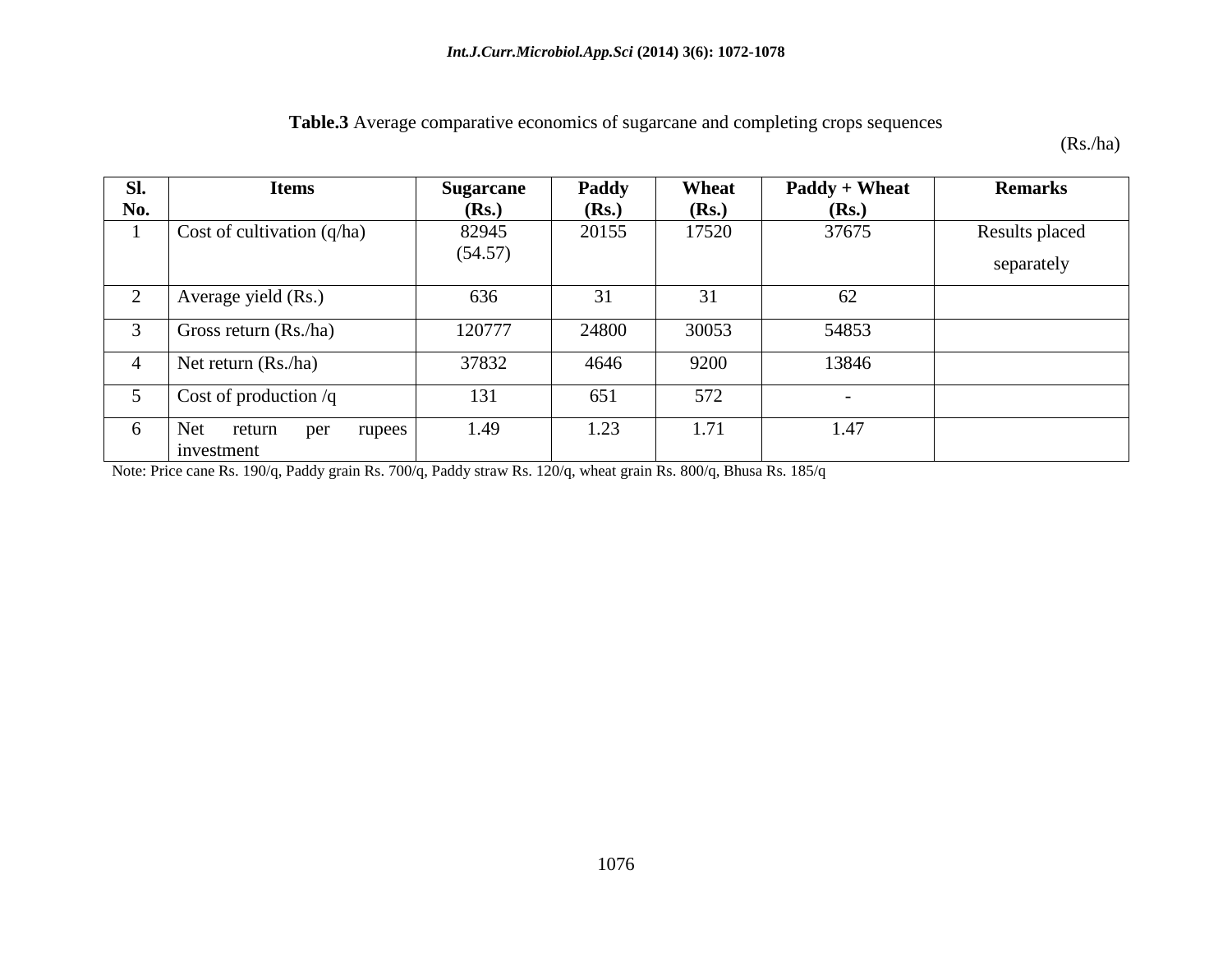| <b>Crop</b> | <b>Groups</b> | <b>Seed</b> | Organic                  | <b>Chemical fertilizer</b> |          |         | No.<br><b>of</b>         | N <sub>o</sub><br><b>of</b> | <b>Earthing</b> | <b>Propping</b> |
|-------------|---------------|-------------|--------------------------|----------------------------|----------|---------|--------------------------|-----------------------------|-----------------|-----------------|
|             |               |             | manure                   | N                          | $P_2O_5$ | $K_2O$  | inter                    | irrigation                  |                 |                 |
|             |               |             | FYM(q)                   | (Kg/ha)                    | (Kg/ha)  | (Kg/ha) | culturing                |                             |                 |                 |
|             |               |             |                          |                            |          |         |                          |                             |                 |                 |
| Sugarcane   | $\mathbf I$   | 50.0        |                          | 80.0                       | 60.0     | 40.0    | $\mathbf{1}$             | 3                           | 65%             | 10%             |
|             |               | (50.60)     |                          | (150.0)                    | (85.0)   | (60.0)  |                          | (4)                         |                 |                 |
|             | $\mathbf{I}$  | 52.0        | 45.0                     | 100.0                      | 70.0     | 54.0    | $\mathbf{1}$             | $\overline{3}$              | 80%             | 15%             |
|             |               |             | (200.0)                  | (150.0)                    | (85.0)   | (60.0)  |                          | (4)                         |                 |                 |
|             | $\rm III$     | 54.0        | 240.0                    | 120.0                      | 80.0     | 15.0    | $\mathbf{1}$             | $\overline{3}$              | 90%             | 20%             |
|             |               |             | (200.0)                  | (150.0)                    | (85.0)   | (60.0)  |                          | (4)                         |                 |                 |
|             | A.V           | 52.0        | 143.0                    | 100.0                      | 70.0     | 36.0    | $\mathbf{1}$             | $\overline{3}$              | 78%             | 15%             |
|             | sugarcane     |             | (200.0)                  | (150.0)                    | (85.0)   | (60.0)  |                          |                             |                 |                 |
|             |               |             |                          |                            |          |         |                          |                             |                 |                 |
| Paddy       | I             | 40.0        |                          | 65.0                       | 35.0     | 15.0    |                          | $\overline{2}$              |                 |                 |
|             |               | (50.0)      |                          | (86.0)                     | (40.0)   | (20.0)  |                          | (3)                         |                 |                 |
|             | $\mathbf{I}$  | 42.0        | 90.0                     | 75.0                       | 45.0     | 12.0    |                          | $\overline{2}$              |                 |                 |
|             |               | (50.0)      |                          | (86)                       | (40.0)   | (20.0)  |                          | (3)                         |                 |                 |
|             | $\rm III$     | 44.0        | 125.0                    | 79.0                       | 45.0     | 20.0    |                          | $\overline{2}$              |                 |                 |
|             |               | (50.00)     |                          | (86.0)                     | (40.0)   | (20.0)  |                          | (3)                         |                 |                 |
|             | A.V paddy     | 42.0        | 107.5                    | 73.0                       | 41.67    | 18.33   |                          | $\overline{2}$              |                 |                 |
|             |               | (50.0)      |                          | (86.0)                     | (40.9)   | (20.0)  |                          | (3)                         |                 |                 |
| Wheat       | I             | 100.0       | $\overline{\phantom{0}}$ | 80.0                       | 45.0     | 22.0    |                          | $\overline{2}$              |                 |                 |
|             |               | (100.0)     |                          | (100.0)                    | (85.0)   | (25.0)  |                          | (3)                         |                 |                 |
|             | $\mathbf{I}$  | 110.0       | 90.0                     | 96.0                       | 55.0     | 23.0    | $\overline{\phantom{a}}$ | $\overline{2}$              |                 |                 |
|             |               | (100.0)     |                          | (100.0)                    | (85.0)   | (25.0)  |                          | (3)                         |                 |                 |
|             | $\rm III$     | 111.0       | 120.0                    | 100.00                     | 65.0     | 27.0    |                          | $\overline{2}$              |                 |                 |
|             |               | (100.0)     |                          | (100.0)                    | 85.0     | (25.0)  |                          | (3)                         |                 |                 |
|             | A.V wheat     | 107.0       | 105.0                    | 92.0                       | 55.0     | 24.0    |                          | $\overline{2}$              |                 |                 |
|             |               | (100.0)     |                          | (100.0)                    | (85.0)   | (25.0)  |                          | (3)                         |                 |                 |

**Table.4** Practice followed by size group wise sugarcane growers in different sugar factories.

Note: Figures in parenthesis indicate recommended schedules